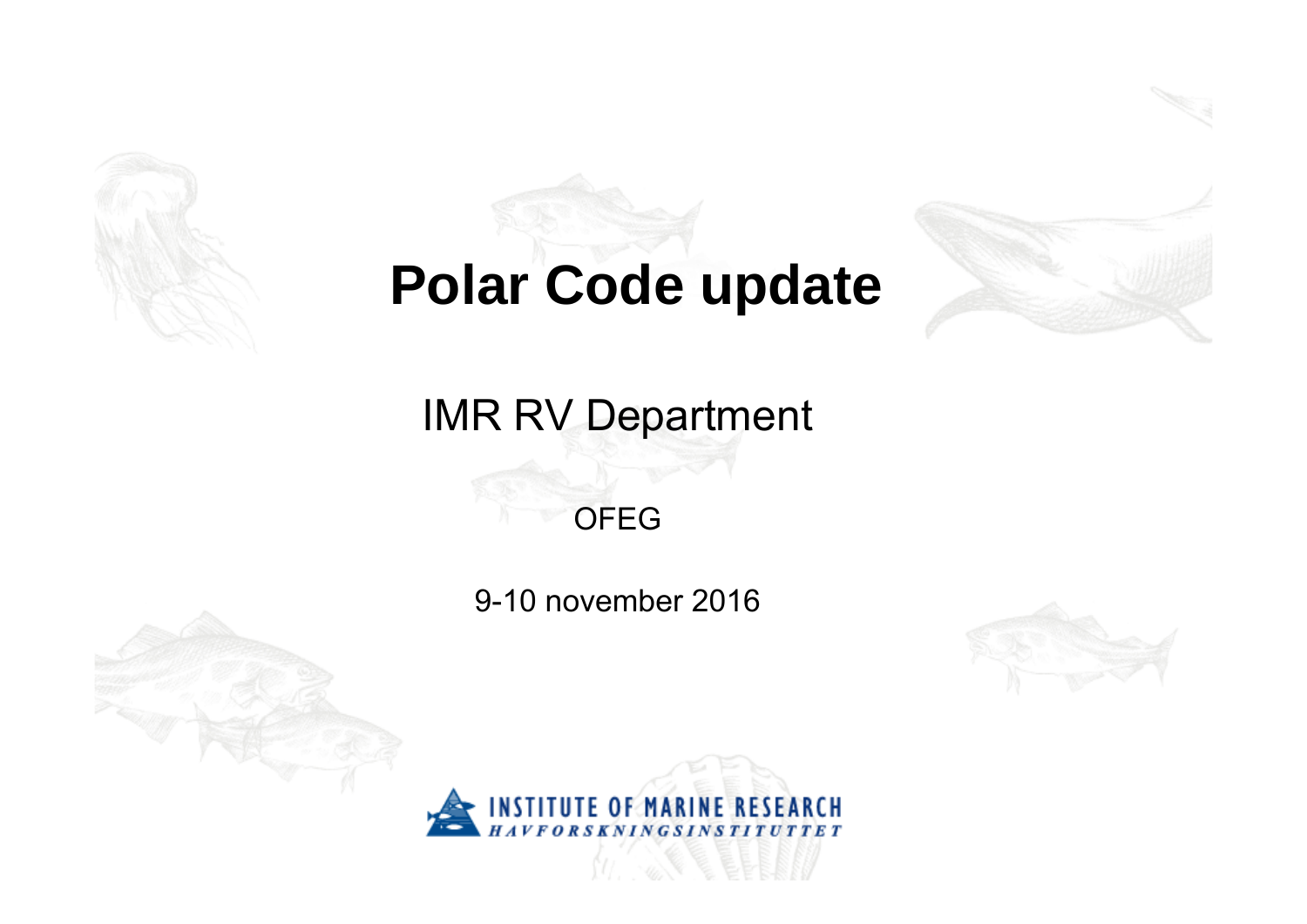

**MARITIME SAFETY COMMITTEE** 94th session Agenda item 21

MSC 94/21/Add.1 27 November 2014 Original: ENGLISH

#### **ANNEX 6**

#### **RESOLUTION MSC.385(94)** (adopted on 21 November 2014)

#### INTERNATIONAL CODE FOR SHIPS OPERATING IN POLAR WATERS (POLAR CODE)

Entry in to force on 1 January 2017 for new ships and 1 January 2018 for existing ships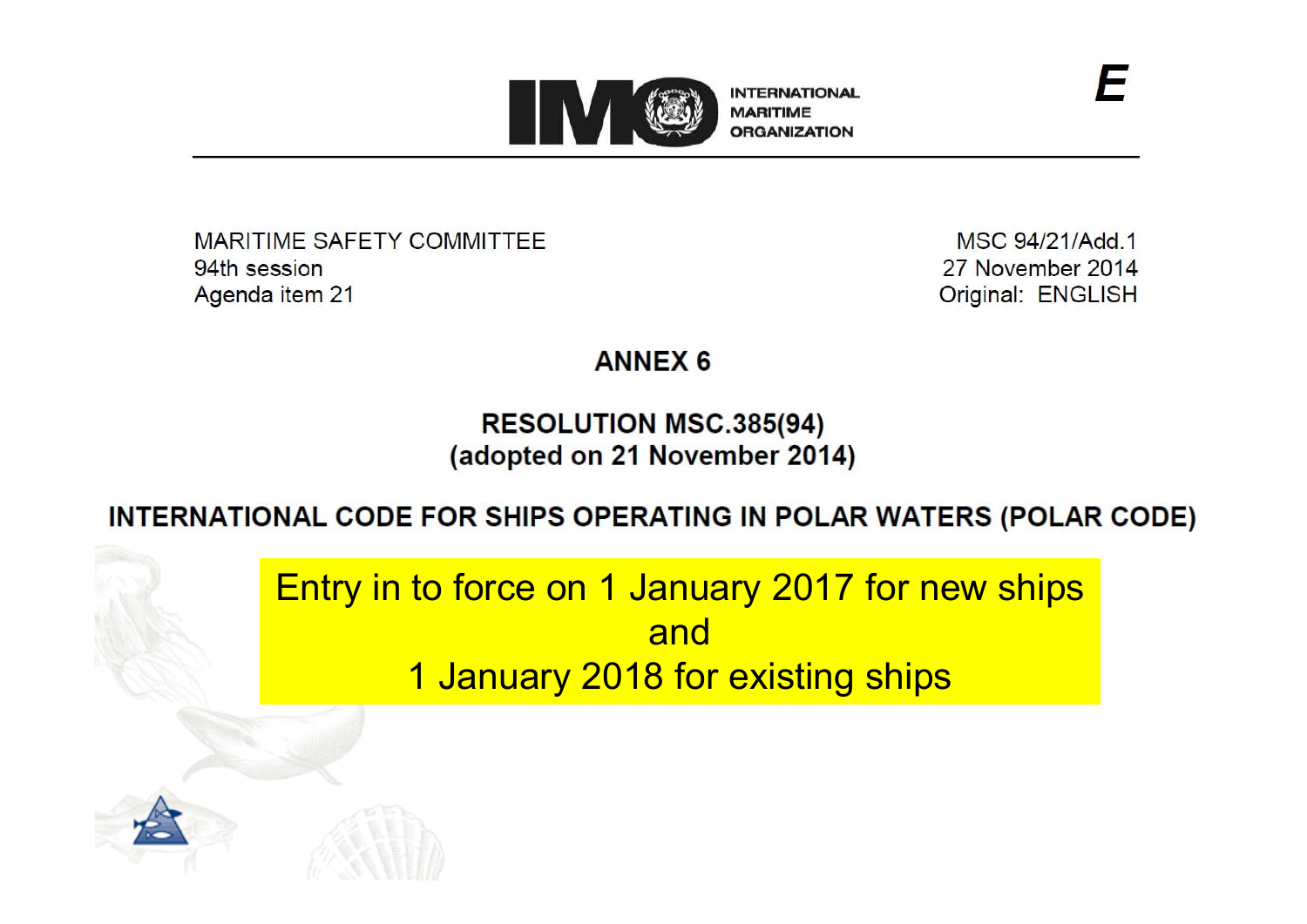# **PC and ocean going vessels (Cat C)**

- For IMR the oceangoing RVs "G.O. Sars", "Johan Hjort" and "Kristine Bonnevie" will be PC certified as Category C vessels.
- They operate mainly in the Barents Sea part of the Arctic.
- We have checked all three vessels against the Polar Code, using a PST (Polar Service Temperature) of -25 ̊C
- PST shall be defined based on mean MLT (Mean Day Low Tempereture) over the last 10 years. It turns out that such data is not available from the Met office. We have therefore set PST to -25 °C for Cat C vessels and -35 °C for "Kronprins Haakon" as Cat A vessel
- • In general we have not encountered any major requirements for modifying or upgrading the vessels (machinery, deck equipment, safety equipment, navigation and communication equipment)
- We have checked the ice accumulation limits regarding vessel stability with the vessel designers and they all meets the PC requirements
- •We have also checked with the crew of the vessels if they have any experience from winter cruises in the Barents Sea to see if there any modifications/upgrades to be done due to practical experience, but no major findings.

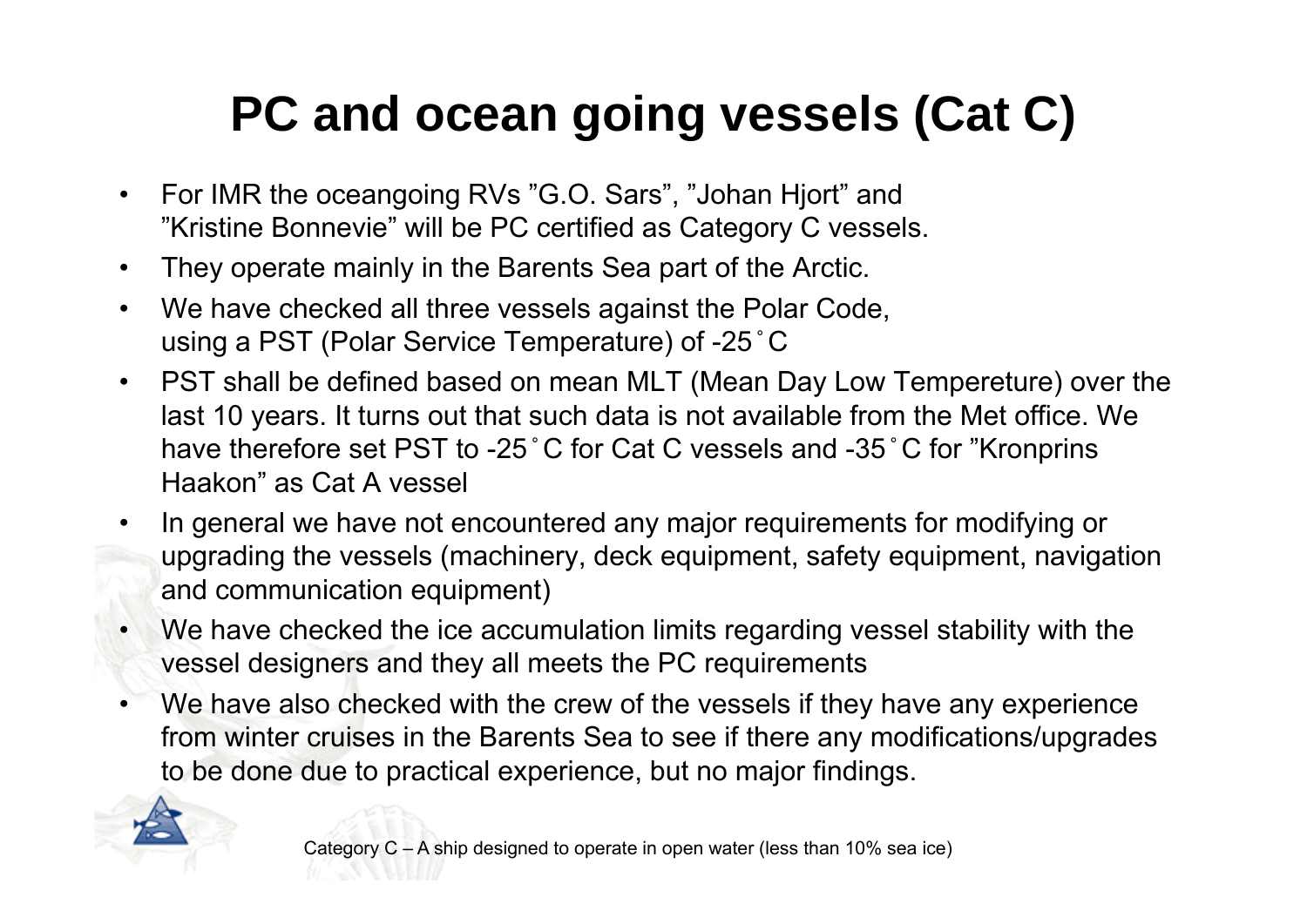### **Findings for Cat C vessels**

- •Install extra search lights designed for ice operations
- •Extra GPS/gyro on "Johan Hjort" and "Kristine Bonnevie"
- • Cover fire hydrants, pilot ladders and other deck equipment that are exposed to icing with heated canvas or other types of protection, or introduce regular ice removal from mission critical equipment and safety equipment by the crew during icing conditions
- • Heating of antenna foundations and antennas? Introduce heated antenna covers?
- $\bullet$ Use insultaion around emergency battery boxes located on deck.
- •Procure VHF hand held radios with aeronautical frequencies
- • New STCW 95 regulations expected next year which includes Polar Code training requirements
- • Necessary with some adjustments of garbage handling manuals and procedures for release of sewage for "Johan Hjort" and "Kristine Bonnevie"
- • Polar Code for new "Dr. Fridtjof Nansen" will be implemented if and when the vessel will enter the Arctic or Antartic areas.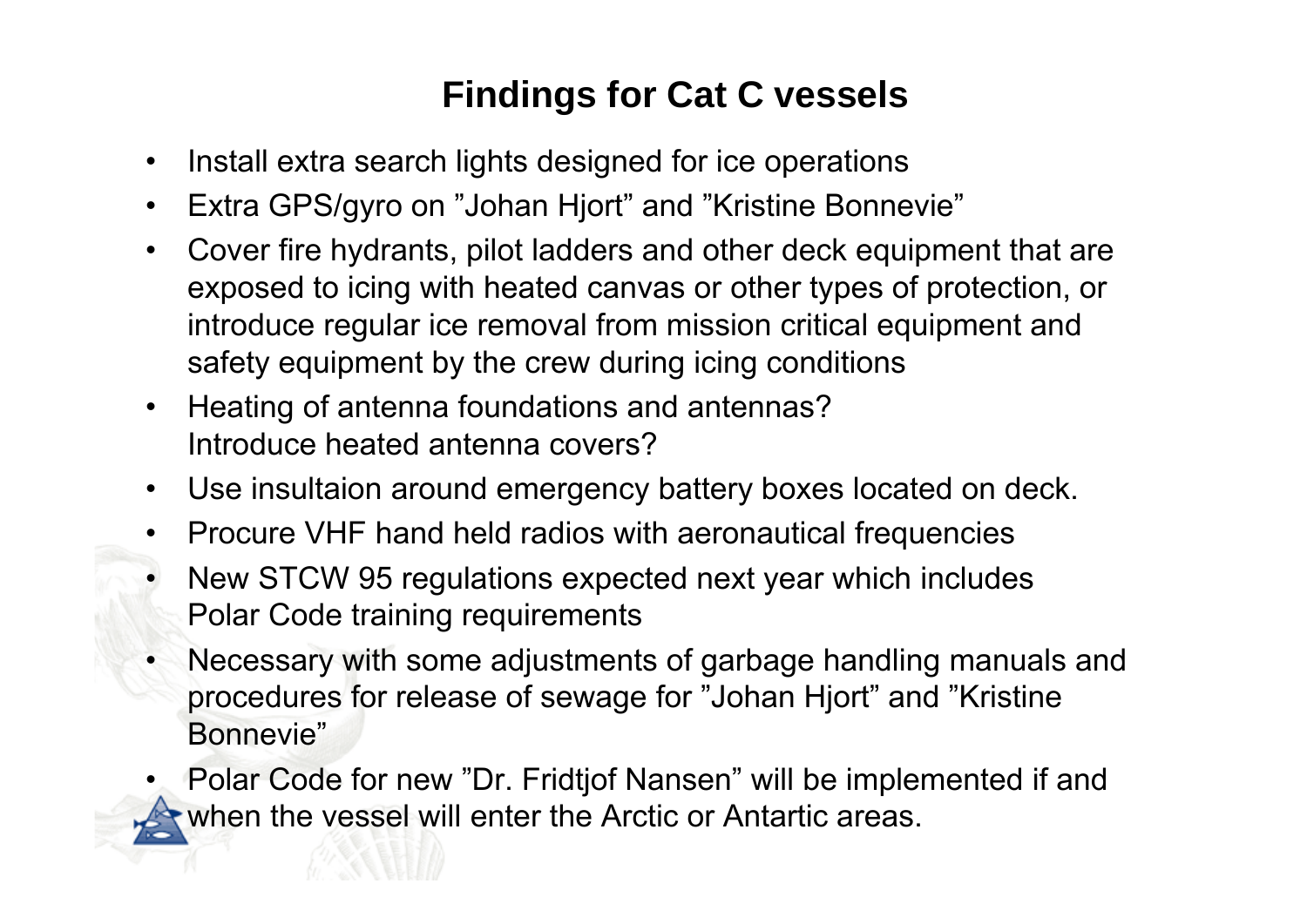## **Category A vessel – "Kronprins Haakon"**

- $\bullet$ Designed iaw Polar Code
- • Turns out that safety equipemnt on the market is not certified for -35 ̊C, but Norwegian Maritime Administration accepts the current standard equipement
- • PC require 5 days of provisions in the lifeboats. Current design do not have room for that much food/water. We are in contact with the supplier of life boats to "KH" to make the necessary modifications.
- • Working on the contents for the "Group survival container" and the "perosnal survival kits" and where to store the equipment on board etc
- Since polar bears are a risk in the Arctic we have to train/certify the crew and key sruise participants in handling of rifles
- An issue is safety and responibilities regarding personell operating on the ice at a distance from the vessel. Still the captains responsibility or not?
- • Polar Water Operation Manual for "KH" is well under way. Will be used as"starting point" for development of PWOM for the other ocean going **vessels**